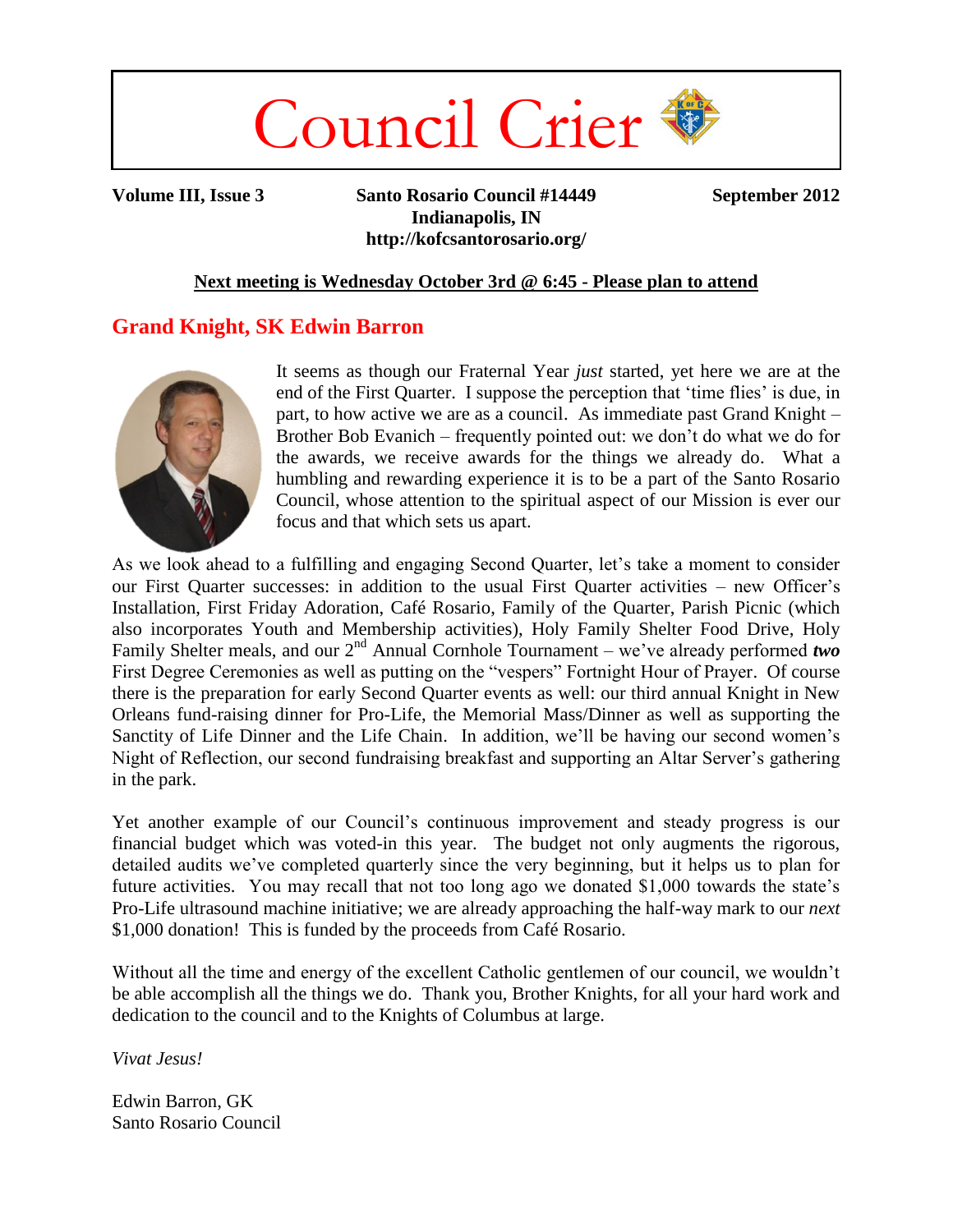### **2012-2013 Officers and Program Chairs**

Please welcome your 2012 - 2013 officers and program chairs! These men are dedicated to moving the council agenda forward and serving you. Please take a moment to thank them for their service, and better yet, ask them where you can help. They will need it!



### **Council Officers**

Grand Knight Edwin Baron Deputy Grand Knight Timothy Rushenberg Chancellor Brian Murrey Chaplain Fr. Michael Magiera Recorder Bob Collins Treasurer Carlos Rivas Advocate Gerry Schlundt Warden Fred Feld Inside Guard Paul Neuendorf Outside Guard Michael Huffman 3 Year Trustee Bob Evanich 2 Year Trustee Don L. Murphy 1 Year Trustee Don Benson Financial Secretary Jay Stanley Lecturer Frank Oliver

### **Committee Chairs**

Program Director Brian Murrey Church Director Gary Willen Community Director Jerry Friederick Council Director Don Benson Family Director Jose Ocampo-Mora Youth Director Bob Evanich Pro-Life Director Jerry Mattingly Membership Director Don L. Murphy

Gibault Envoy Steve Watt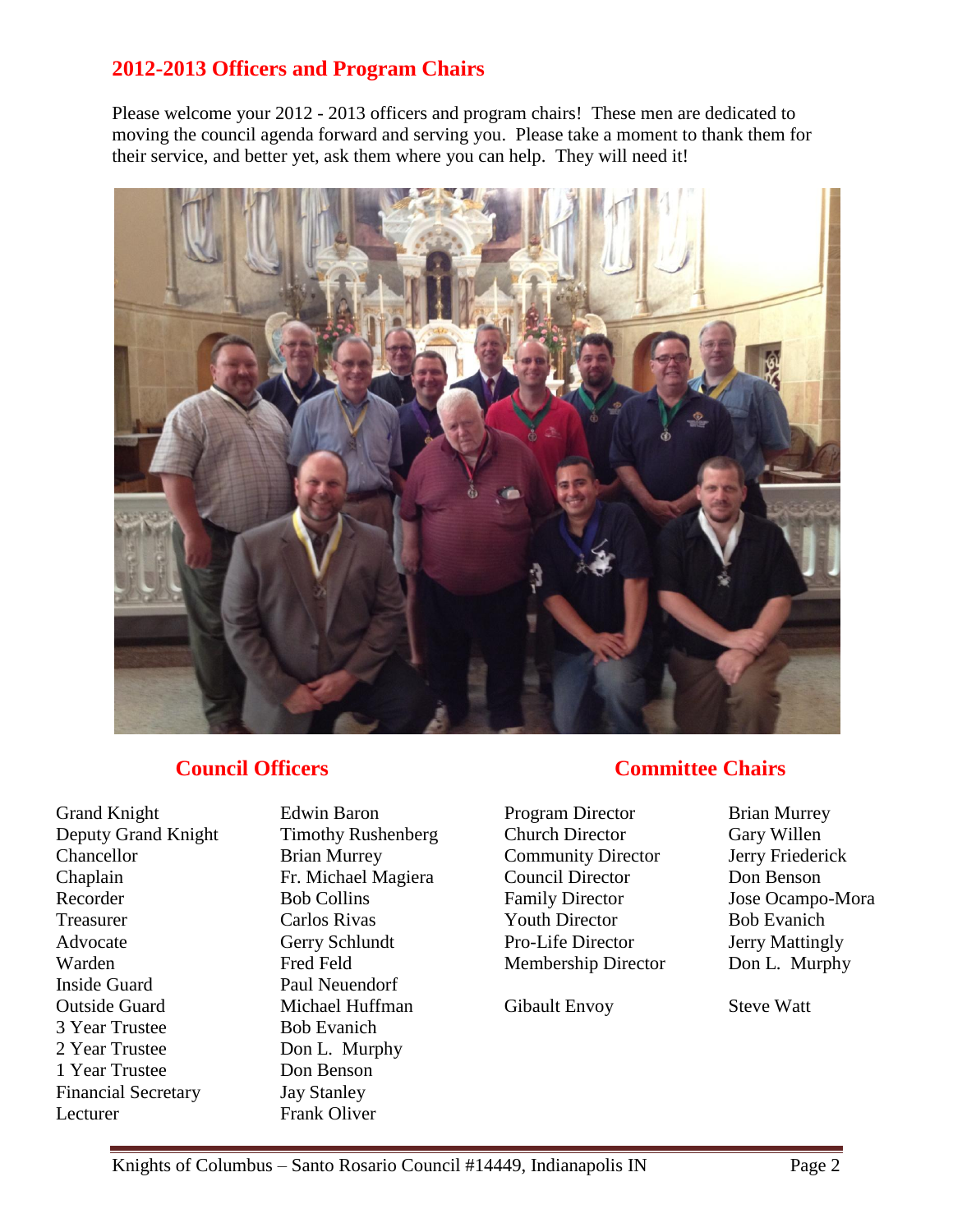# **A Knight in New Orleans**

On Saturday, November 3, we will hold our annual "A Knight in New Orleans" dinner and silent auction. This is our major fund raising event intended to benefit the Pro-Life movement, our council, and of course our guests. This event will provide an authentic Cajun/Creole dinner, an entertaining ambiance, and a pro-life address. It will supply donations to the Archdiocesan Pro-Life Office and the Holy Rosary Pro-Life Council.

Last year this event raised more than \$1,800 and was attended by 140 pro-life advocates. This year we are committed to making it an even bigger success and we are hoping you will help. The primary areas we need your help are:

- Ticket Sales We will be selling tickets at all weekend Masses until they are sold out.
- Silent Auction We need someone to manage the auction. We also need auction items. Please let us know how you can help. A solicitation letter was distributed for your use. This is an important part of the fund raiser.



• Supplies/Setup/Cleanup – Please review the volunteer lists sent out to see where you can help here.

This event epitomizes the generosity of our council. Please contact Jay Stanley or Carlos Rivas to be a part of it.

# **Family of the Quarter**



Our Family of the Quarter for the  $1<sup>st</sup>$  quarter of the fraternal year is the Ocampo-Mora family! Jose is married to Annie. Annie is employed as a nanny by one of our brother Knights, and is housekeeper for Fr. Magiera. She is also quite involved with the Latino ministry at the parish.

Jose hails from Costa Rica, and was a pharmacist. He currently teaches at Lumen Christi High School, and is in charge of maintenance at Holy Rosary. Jose serves as liaison to the Latino community within the parish. He regularly leads the Spanish Rosary, and supports Catholic Radio's "Dialogo Catolico" (a Latino catechetical program that airs on Sunday afternoon 3PM-4PM.) He is heavily involved in Pro-Life activities, and is a

sponsor for this year's RCIA class.

Annie and Jose have three children: Sofia, Leo, and Clarissa. Sofia is a junior at Cathedral High School and a trainer for their football team. She aspires to be an immigration lawyer. Leo and Clarissa attend Lumen Christi.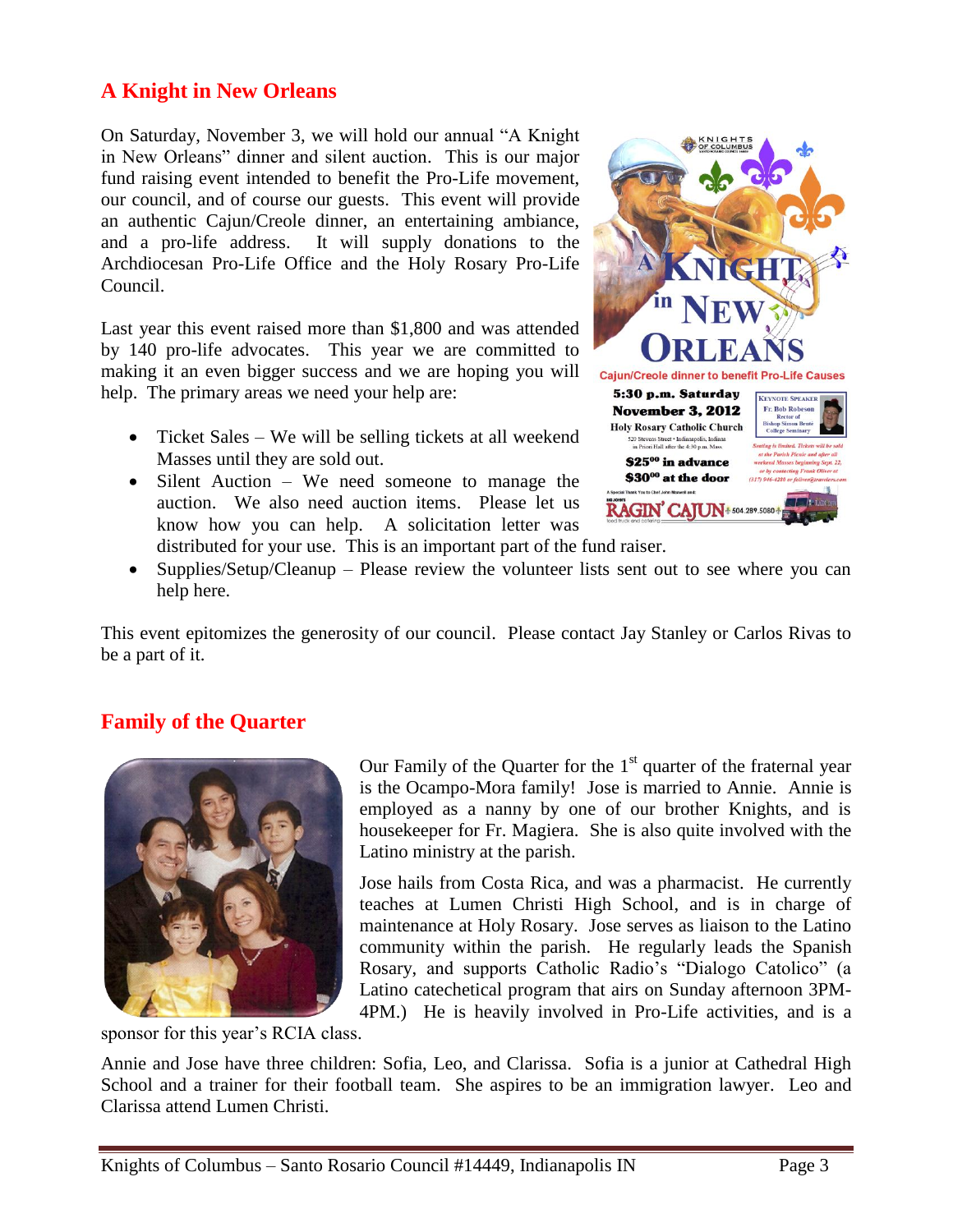# **Chancellor, Brian Murrey**

Once again the Council is off to a very busy start. In the first three months of this fraternal year I have submitted reports for the following activities:

- Officer Installation and Cook Out
- Fortnight Holy Hour
- Family Cornhole Tournament and Cook Out
- Family Night at the Indianapolis Indians
- Family Of the Quarter Congrats to the Ocampo Family
- Served Dinner Meals at Holy Family Shelter
- Monthly Food Drive for Holy Family Shelter
- Weekly Café Rosario
- First Friday Adoration Prayers for the end of abortion
- First Degree Exemplification and Dinners (twice)
- 4th Annual Parish Picnic

I would like to extend my personal thanks to all those involved in creating our very first, First Degree Exemplification Team, as well as all of the volunteers that have provided needed service to those less fortunate, and the parish of Holy Rosary. I would also like to recognize the reality that we cannot all be involved in every activity of the Council, and no one is expected to be, so I invite all the members to choose an activity or two and know that we are all proud to serve in whatever capacity we are able.

# **Membership Director, SK Don L. Murphy**



As the Membership Director, it is my great pleasure to bring you up to speed on some new developments. The newly formed Santo Rosario First Degree team has conducted two First Degree ceremonies. Four gentlemen were welcomed into our ranks: Shawn Hanes, Robert Traina, Nestor Valenzuela, and Bradley Williams. Please introduce yourself to them when you get a chance. Hosting our own First Degree ceremonies are certainly a sign of growth, and something you all should be proud of. I thank all my Brother Knights that have donated their valuable time to

make this a success.

Our Council now has 84 members and will only continue to grow with your help. Please invite other Catholic gentlemen who are not Knights to join our order. We will have another First Degree in the near future for additional men who have expressed interest.

Finally, I would like to congratulate our most<br>recent 4<sup>th</sup> Degree recent  $4<sup>th</sup>$  Degree Knights: Edwin Barron, Kevin Richards, Carlos Rivas, and Charles Stevens.



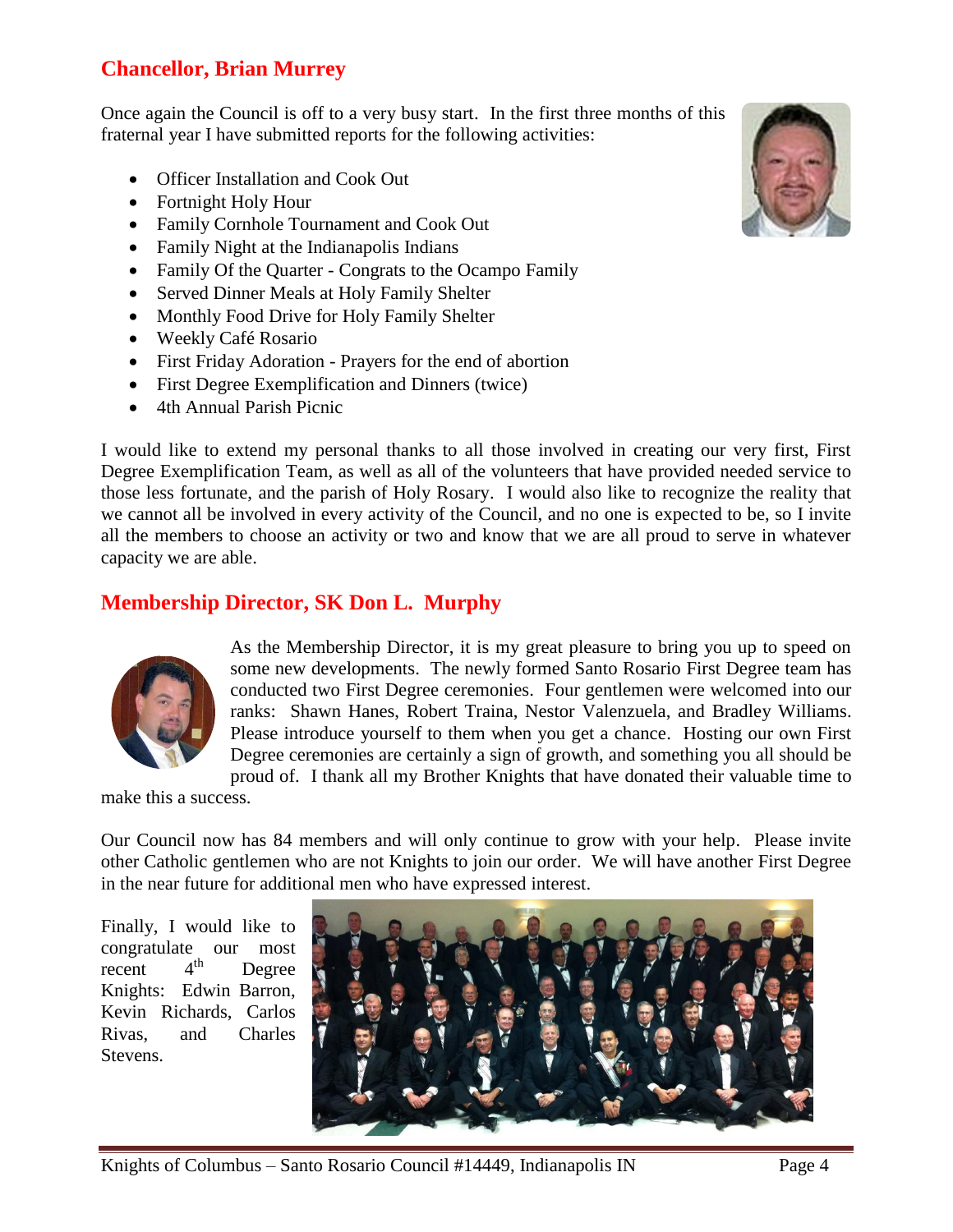# **Community Chairman Jerald Friederick**



We are holding voter registration drives at Holy Rosary and potentially other parishes. The parish picnic was our most fruitful one-time event (8 new/transfer and 2 absentee ballot requests). Nino Morone, Eric Slaughter, Charles Stevens and others helped with the registration. A Knight who lives in Marion County and wants to work during the elections on November 6 can be a Clerk or Judge. We need honest men to have a fair election, so please contact me as soon as possible to volunteer.

Our Knights serve meals from 4-6pm on the  $4<sup>th</sup>$  and  $5<sup>th</sup>$  Saturdays of the month at the Holy Family Shelter, and everything seems to run smoothly. The shelter is very appreciative to all that help. I encourage all Knights to volunteer by contacting me to sign up or calling the shelter for additional times. They also accept donations of food and clothing, and have other volunteer opportunities (e.g. teaching, babysitting, reading, etc.).

#### **Holy Family Shelter**

[www.holyfamilyshelter.net](http://www.holyfamilyshelter.net/) 907 N Holmes Avenue, Indianapolis, IN 46222 Telephone (317)635-7830 Amber Hiss - Volunteer and Donations Coordinator ext. 19 "Beta" [ahiss@holyfamilyshelter.net](mailto:ahiss@holyfamilyshelter.net)

Lastly, the food drives are the third weekend of each month, and help the shelter/pantries in the area. This will be more critical come Christmas time and the colder months.

If anyone is interested in helping in these endeavors, please contact me.

### **Council Chairman, SK Don Benson**



The Santo Rosario Council attended the Indianapolis Indians game on July 13. Although the Indians didn't win, it was still a great game and the fireworks were fantastic! Please consider joining us next year.



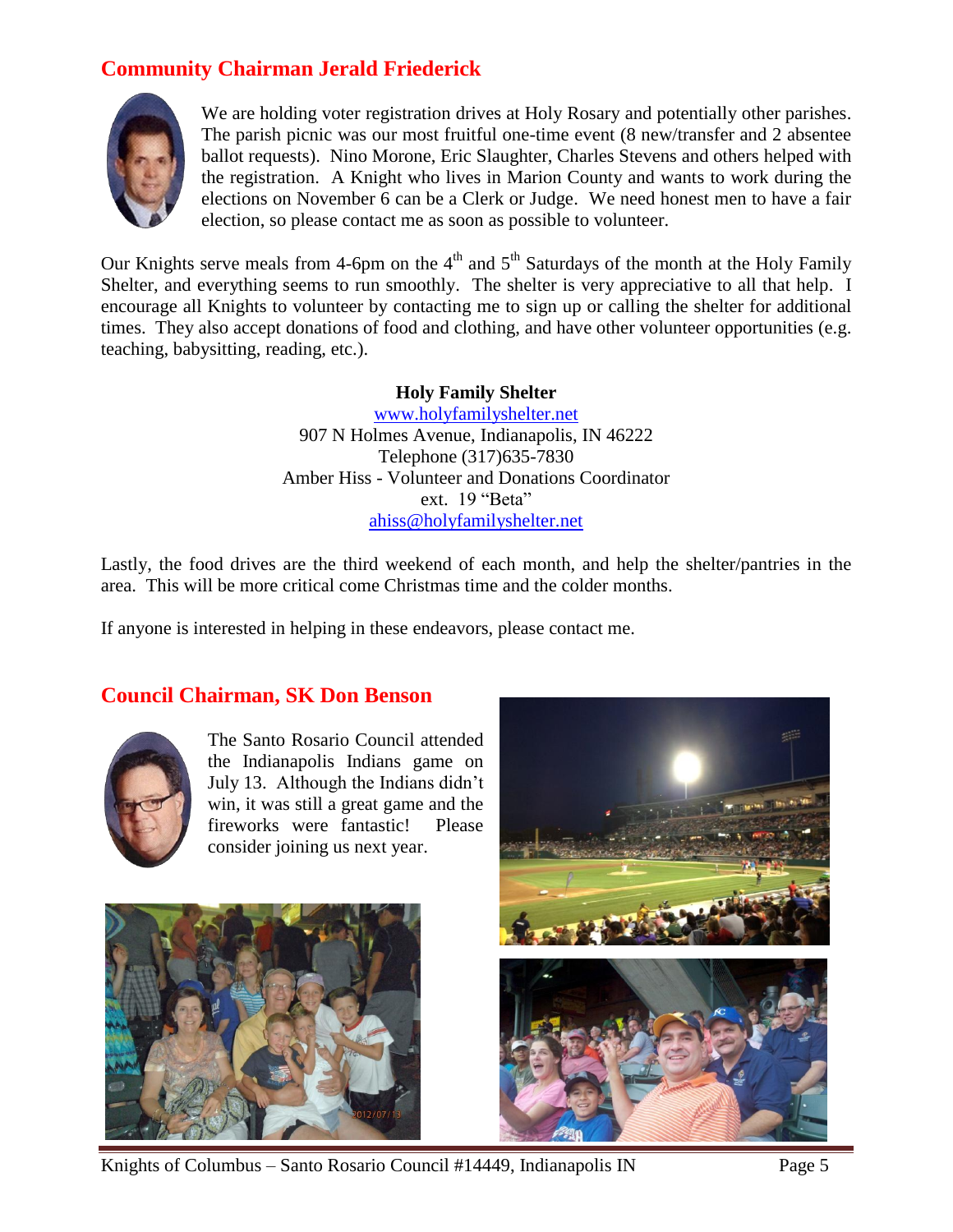### **Family Chairman, Jose Ocampo Mora**



The Cornhole Tournament was a huge success. The competition was stiff, however the fun could not be topped. Everyone seemed to have a great time. We did not have an

official winner because of the monsoon that ensued to end the summer drought.



Cafe Rosario continues to roll. I thank all

the people that have come to volunteer and keep this program running. We are approaching the \$500 mark on our way to another ultrasound machine donation from the profits of this program. Please keep in their mind that Cafe Rosario requires volunteers such as you to make a difference. Please consider volunteering if you haven't before.

Future activities include a potential Christmas family event. I am always open to your ideas for events that bring families together.

### **Youth Chairman, Bob Evanich**

#### **Knights of Columbus Soccer Challenge**



We held our Soccer Challenge after the parish picnic. There were 6 winners out of 13 contestants. Each player shot 15 penalty kicks with each kick scored according to where it landed in the goal. Winners will move on to the District Level competition. The winners from our council competition are:



| Age | Girls           | <b>Boys</b>              |  |
|-----|-----------------|--------------------------|--|
| 10  | Tamara Richards | Rene Walden              |  |
| 11  |                 | <b>Josh Cobb</b>         |  |
| 12  |                 | <b>River Weinschrott</b> |  |
| 13  |                 | Nicholas Hofmeister      |  |
| 14  | Andrea Stanley  |                          |  |



#### **Knights of Columbus Essay Contest**

All Catholic students in public, private, parochial and home schools grades 8-12 are invited to participate in the 2012-13 Knights of Columbus Essay Contest. Students are encouraged to write a 500 to 750 word essay on the theme, "**The Importance of Religious Freedom**". Essays must be submitted by November 4, 2012. For entry forms and additional information, contact Bob Evanich at (317)614-5744 or bob.evanich@kofcsantorosario.org. One may also visit www.kofcsantorosario.org for information, including the official rules, resources for writing and an entry form.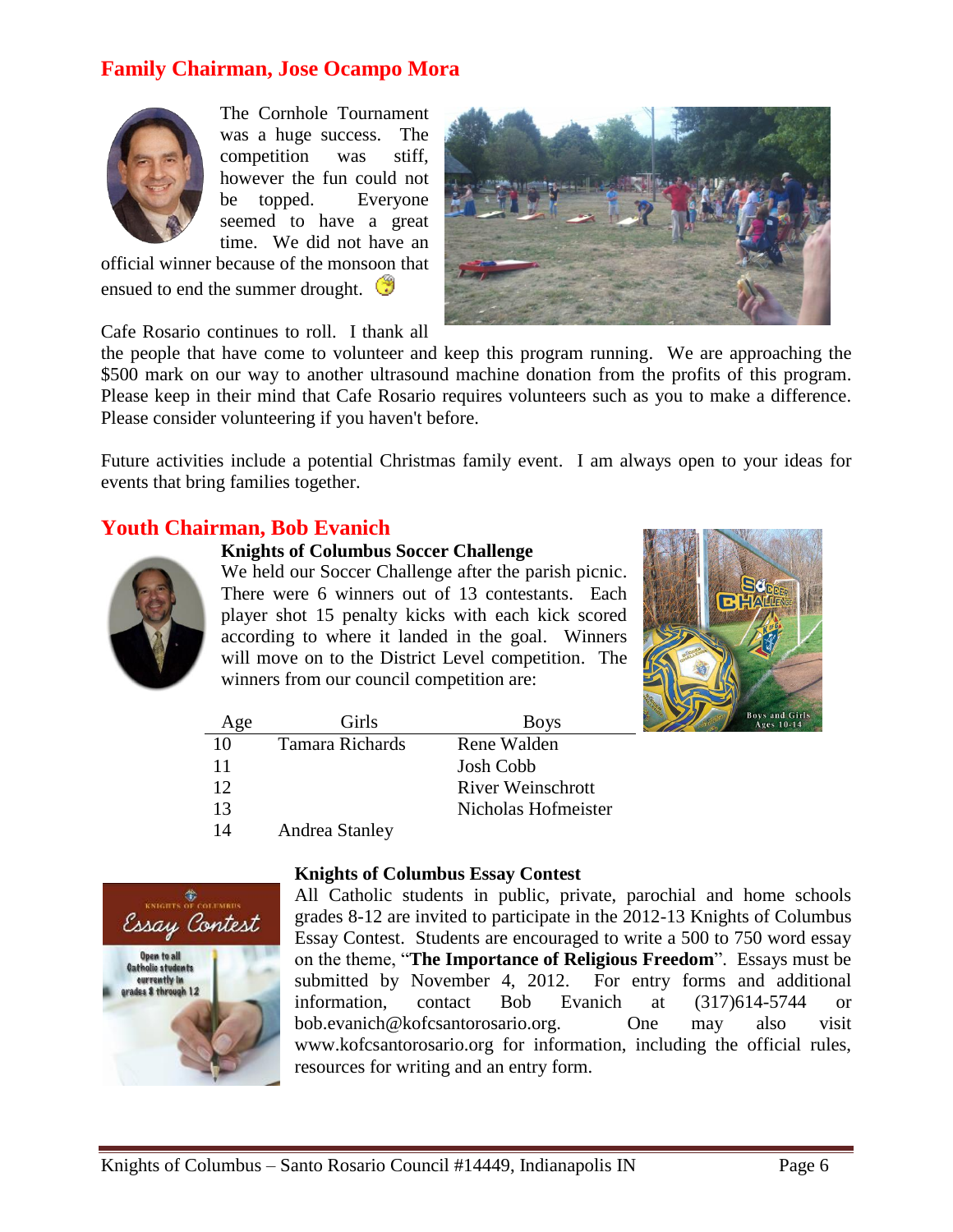# **Pro-Life Chairman, Jerry Mattingly**

Brother Knights, below is information concerning the fall 40 Days for Life campaign. More can be found at [http://www.40daysforlife.com/indianapolis/.](http://www.40daysforlife.com/indianapolis/)

#### **Fall Campaign: September 26 – November 4**

From September 26 to November 4, our community is uniting with hundreds of other cities around the world for the largest and longest

coordinated Pro-life mobilization in history: the 40 Days for Life campaign. Recognizing that with God all things are possible, people of faith are praying that this effort will help bring an end to the tragedy of abortion.

#### **Kickoff**

Join us Wednesday, September 26 for an Evening Candlelight Vigil beginning at 6:00pm at Planned Parenthood. Our speaker will be Bishop Joshua Beecham who was ordained in 1980, and has been the Sr. Pastor at St. Paul the Apostle Evangelical Orthodox Church for the past 11 years. Bishop Beecham has been involved in Pro-life ministry for many years and has been a sidewalk intercessor and counselor in Indianapolis for the last 8 years serving mostly outside the abortion facility at 1201 Arlington Rd.

#### **Santo Rosario Council Involvement**

I am proposing we gather as a Council on opening day, Saturday, September 29, and then again on the last day, Saturday, November 3. This last day will serve a dual purpose by praying for an end to abortion and joining our prayers for a successful election. I thank all the Knights in advance for your support in ending this insipid offense against human dignity.

October 7, 2012 is Respect Life Sunday. Mass will begin at 1:00pm at the Cathedral and will be followed immediately by the Life Chain on Meridian Street. This is a busy time, but please try to be there.

Does anyone doubt what has been stated by the Bishops on this upcoming election and their concerns that Nov 6, 2012 could arguably be our "last stand" for Religious Freedom in America? We shall see. For a sober reflection how this could, or will take place, please read Fr. Rutler's short essay, Post-Comfortable Christianity and the Election of 2012 [\(http://www.catholiceducation.org/articles/politics/pg0291.htm\)](http://www.catholiceducation.org/articles/politics/pg0291.htm). Below are a couple of opportunities for public display of prayer:

- **Eucharistic Rosary Rally for Protection of Our Religious Liberties:** September 30, 2012, from 2:00-3:30 PM. Location: Marian University St. Vincent Health Athletic Field 3200 Cold Spring Road, Indianapolis 46222. If the weather should turn bad the event will take place indoors at Marion Hall. For information call (317)888-0873.
- **America Needs Fatima Rosary Rally:** There will be public square Rosary rallies throughout the country on Saturday October 13 at noon. This is sponsored each year by America Needs Fatima. We will be asking for God's great mercy through his Blessed Mother for our country. One such Rosary will be prayed @ Rama Service Station @ 560 N State Road 135, Greenwood. Please contact Mary Ann Evans at (317)882-1970 for more information.

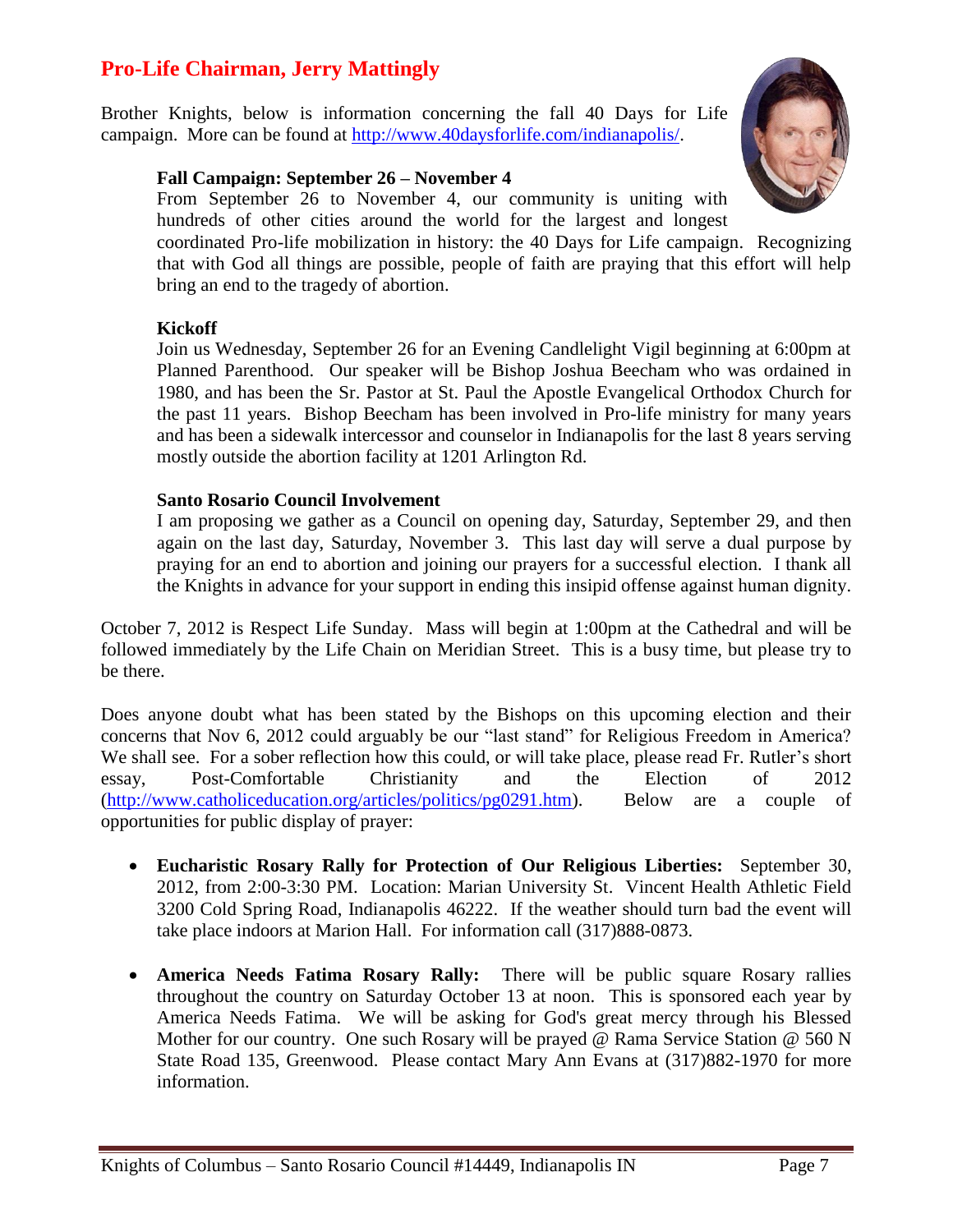### **Church Chairman, Gary Willen**



The  $4<sup>th</sup>$  Annual Holy Rosary Parish Picnic was held on September 16. The Knights of Columbus Santo Rosario Council is the sponsor of this event. The day began with Holy Mass

celebrated by our chaplain, Fr. Magiera, for the volunteers assisting with the set-up for the picnic. Approximately a dozen Knights attended the early Mass, and then proceeded to the park for the tent



placement as well as transporting the many tables and chairs needed for the parishioners. Don Murphy, Past Grand Knight, prepared his grill for the many hamburgers and hotdogs that were cooked for the meal, in addition to his famous pulled pork. The Knights provided the tableware for the meal, and some tents to cover the attendees. The parishioners provided the side dishes and desserts. The membership committee set up a tent to encourage those men that do not belong to the Knights to join. The Youth leader set up a soccer goal and completed the soccer challenge for the many children that attended. There were 18 Knights involved in the preparation, setup, service, and cleanup of the event. Approximately 225 parishioners attended the picnic. It was a smashing success.

### **Gibault Envoy, SK Steve Watt**

The Indiana Knights of Columbus founded Gibault in 1921 and has continued to make this organization their primary recipient of charity. There a few opportunities over the next quarter to show your support.

• Chances in the 2012 Notre Dame Ticket Raffle are still available. Tickets are \$25 each and the drawing will be held on September 28. Checks should be made out and mailed to Gibault. Be sure to note on the check that it is for the Notre Dame game.



- The State Council is currently sponsoring an appeal to support Gibault Children's Services. Please visit [www.gibault.org](http://www.gibault.org/) to learn how you can provide financial support.
- Each year there is an opportunity to help the children for Christmas. Details are not currently available, but stay tuned for future announcements.

### **Ask Father Magiera**



Q: Can one invest in a company or a fund that directly or indirectly supports contraception, abortion or euthanasia?

A: Just as one couldn't possible comb through all investments a particular broker or company makes, all the companies they deal with, all the products and services marketed, all the funds they further invest in, I don't think it possible to put an insurance company under a microscope and dissect each one of its dealings. My gut reaction is that so long as your premiums don't go directly into

abortion/contraception funding, once again, this is a question of proximate/direct cooperation vs. remote/indirect cooperation, and since everyone needs insurance these days, I think it acceptable to sign on with that company. If, however, another company can be discovered that fulfills all moral criteria, it would, of course, be the far better choice.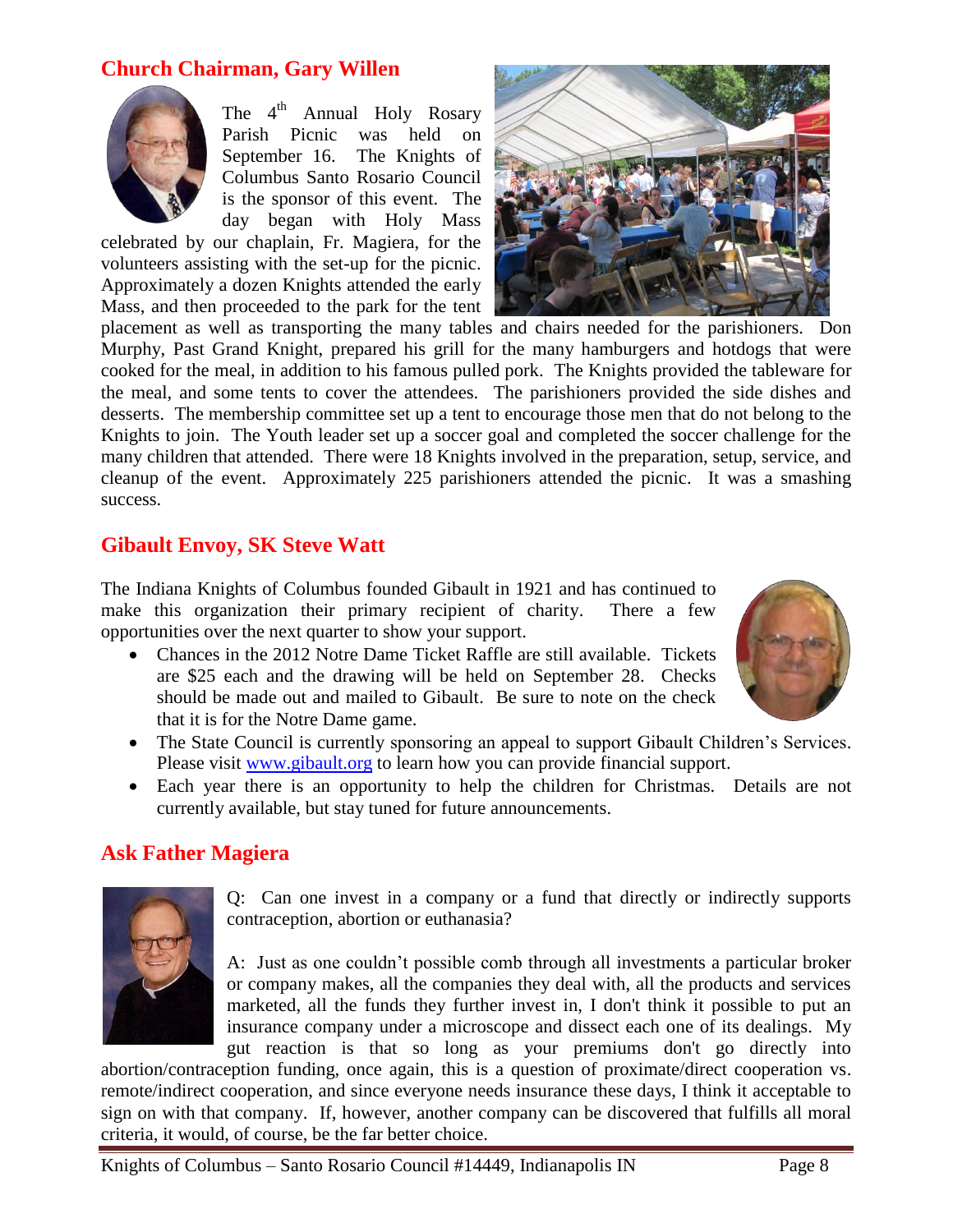### **Field Agent, SK Don R. Murphy**



# **Four parts of retirement: Phase Three**

My previous two articles discussed important steps that lead to retirement. But what happens once you reach that goal? You've got free time to pursue your interests, visit friends and family and relax. It's a beautiful thing indeed.

You've now entered the de-accumulation phase. You will start to spend down the assets you have accumulated during your working years. Remember: a 60-year-old man has a 20% chance of making it to 95! A 60-year-old woman has a 30% chance. And there is a 40% chance that at least one member of a married 60-year-old couple will make it to 95. That's a long time to live off of accumulated cash while you don't work. Save, save, save, so you will be able to de-accumulate.

As a Knight, you have access to a product that is designed to make saving safe and easy. Our annuity is designed to provide guaranteed long-term security. Consistent and disciplined savings placed into this annuity over time can provide income at retirement that you cannot outlive. With that guarantee comes the fact that no one has ever lost money put in a Knights of Columbus annuity (remember, absolute safety of principal) and consider the value you are getting.

Contributing money to an annuity can also have positive tax implications (always check with your tax professional on these matters). And our annuities offer a competitive interest rate, consistent with our primary goal of absolute safety of principal.

Take some time to meet with me and I will explain fully the benefits of selecting our annuity, along with the benefits of our top-rated life insurance, disability income and long term care insurance plans. As you consider options as you proceed toward retirement, think about one thing guaranteed to help you and open a Knights of Columbus annuity.

I can help you build a plan to reach your goals. I'm at (317)532-7330 or don.murphy@kofc.org.



### **Supreme Knight, Carl A. Anderson**



During this year's Supreme Convention, we were privileged to receive an extraordinary message from the Holy Father conveyed by Vatican Secretary of State Cardinal Tarcisio Bertone.

Responding to the theme of our convention, "Proclaim Liberty Throughout All the Land," the message said:

"At a time when concerted efforts are being made to redefine and restrict the exercise of the right to religious freedom, the Knights of Columbus [has] worked

tirelessly to help the Catholic community recognize and respond to the unprecedented gravity of these new threats to the Church's liberty and public moral witness. By defending the right of all religious believers, as individual citizens and in their institutions, to work responsibly in shaping a democratic society inspired by their deepest beliefs, values and aspirations, your Order has proudly lived up to the high religious and patriotic principles which inspired its founding."

Of course, the concern of the Holy Father regarding "unprecedented" and "new threats" to the free exercise of religion in America must be understood in light of the administration's actions first in